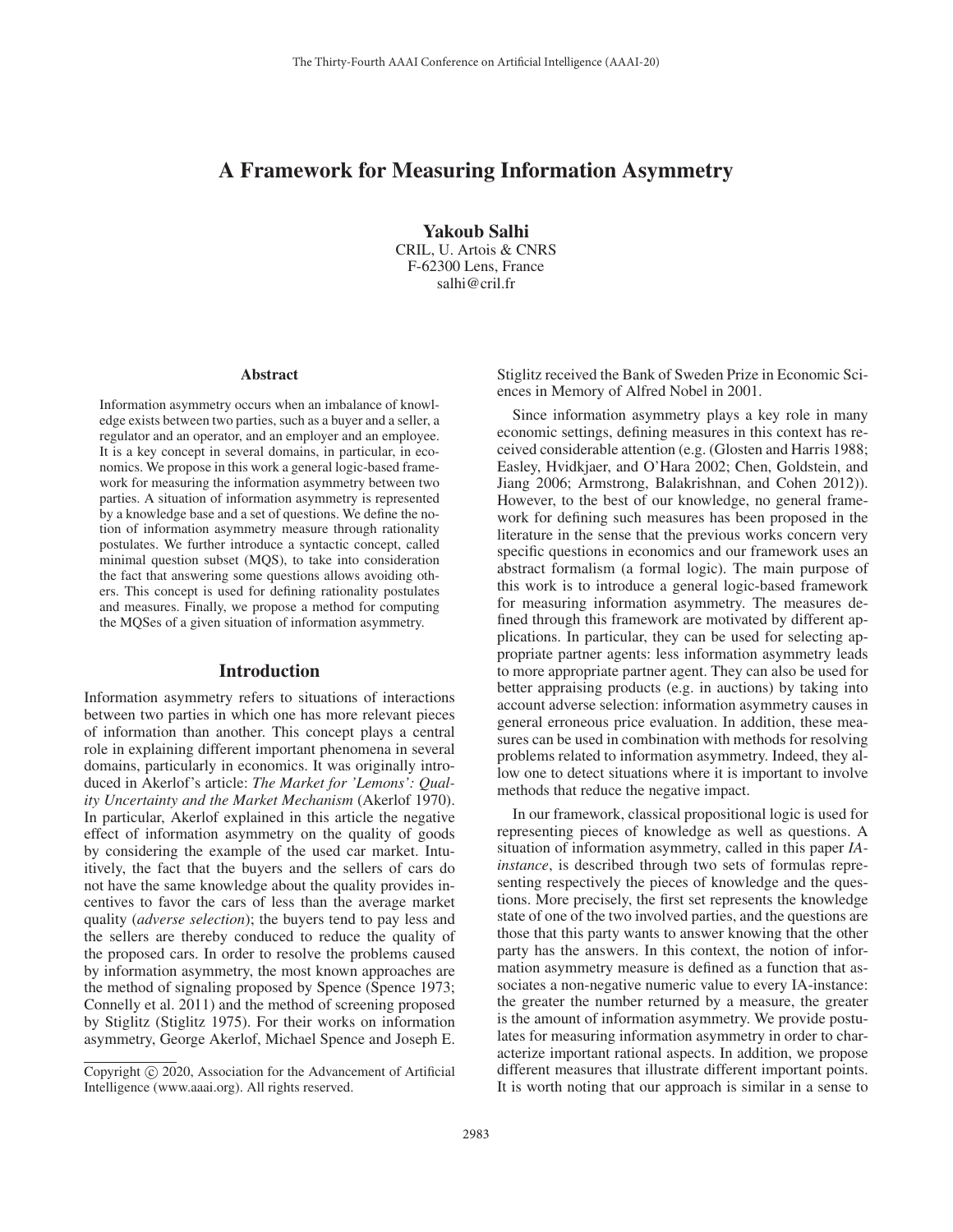that used for measuring inconsistency in knowledge bases (e.g. see (Hunter and Konieczny 2010)). Moreover, let us mention that we do not use in this work the word *measure* in the mathematical sense, but only to invoke the informal meaning like in the case of the inconsistency measures.

In order to consider the fact that answering some questions allows avoiding others, we introduce a syntactic concept, called minimal question subset (MQS). Roughly speaking, an MQS is a subset of questions that is minimal w.r.t. the set inclusion and their elements allow obtaining answers for all the considered questions. The MQSes are used for defining rationality postulates and information asymmetry measures. Finally, we introduce a method for generating all the MQSes of an IA-instance using, in particular, the problem of computing X-minimal models (e.g. (Avin and Ben-Eliyahu-Zohary 2001)).

## Background

Given a finite set S, we use  $2<sup>S</sup>$  and |S| to denote respectively its powerset (the set of its subsets) and its cardinality. Furthermore, we use Prop to denote the set of propositional variables. The propositional formulas of classical propositional logic are built using Prop, the constants  $\top$  and  $\bot$ , denoting respectively true and false, and the unary logical connective  $\neg$  and the usual binary connectives  $\land$ ,  $\lor$  and  $\rightarrow$ . The set of propositional formulas is denoted Form. We use the letters  $p, q, r, s$  to denote the propositional variables, and the Greek letters  $\phi$ ,  $\psi$  and  $\chi$  to denote the propositional formulas. Moreover, given a syntactic object o involving propositional variables (a formula, a set of formulas, etc.), we use  $Var(o)$  to denote the set of propositional variables occurring in this object.

A *Boolean interpretation*  $\beta$  of a formula  $\phi$  is defined as a function from a set of propositional variables  $V$ , with  $Var(\phi) \subseteq V$ , to  $\{0, 1\}$ . It is inductively extended to the propositional formulas as usual. A formula  $\phi$  is *consistent* if there exists a Boolean interpretation  $\beta$  of  $\phi$  such that  $\mathcal{B}(\phi)=1$ , and  $\beta$  is called a *model* in this case. Given a set of variables S such that  $Var(\phi) \subseteq S$ , we use  $Mod(\phi, S)$ to denote the set of all the models of  $\phi$  defined over S. In addition,  $\phi$  is said to be *valid* if every Boolean interpretation of  $\phi$  is one of its models. For convenience purposes, we also note a Boolean interpretation as a set of expressions of the form  $p \mapsto v$  to state that the propositional variable p takes the truth value  $v$ .

Given a finite set of formulas Γ, a formula  $\phi$  is said to be a logical consequence of  $\Gamma$ , written  $\Gamma \vdash \phi$ , if  $\Lambda \Gamma \rightarrow \phi$  is valid, where  $\bigwedge \Gamma$  stands for the conjunction of the propositional formulas occurring in  $\Gamma$  with  $\Lambda \emptyset = \top$ . In the case where  $\Gamma$  contains a single formula  $\psi$ , we write  $\psi \vdash \phi$ . In addition, if both  $\phi \vdash \psi$  and  $\psi \vdash \phi$  hold, we write  $\phi \equiv \psi$ . Furthermore, we use  $PA(\Gamma)$  to denote the set of formulas  $\Gamma \cup \{\neg \phi : \phi \in \Gamma\}.$ 

We define an equivalence relation, denoted  $\asymp$ , over Form as follows:  $\phi \approx \psi$  if and only if  $\phi \equiv \psi$  or  $\phi \equiv \neg \psi$ . Moreover, given a finite set of formulas Γ, we use  $Eq<sup>{\sim}</sup>(\Gamma)$  to denote the partition of  $\Gamma$  into equivalence classes w.r.t. the relation  $\asymp$ .



Figure 1: An illustration for information asymmetry

## Measuring Information Asymmetry

This section is devoted to the introduction of the notion of information asymmetry measure. Accordingly, we first provide an example describing a case where information asymmetry occurs. Then, using a postulate-based approach, we formally introduce the notion of information asymmetry measure. Some interesting measures are proposed to illustrate different addressed aspects.

Example 1. *In order to illustrate the notion of information asymmetry, we provide a simple example of a voter and three candidates for an election*  $c_1$ *,*  $c_2$  *and*  $c_3$ *. The voter plans to give his voice according to the answers to three questions:*

- *Is the candidate in favor of the law* l*?*
- *Is the candidate in favor of the public policy* p*? (making laws, allocating resources, etc.)*
- *Is the candidate in favor of the public policy* q*?*

*In this context, we assume the voter knows that if a candidate is for the policy* p *then she/he is also for the law l*  $(p \rightarrow l)$ *; and if a candidate is against the policy* q *then she/he is for the law l* ( $\neg q \rightarrow l$ ). In addition, the voter has the two follow*ing pieces of information: if the candidate*  $c_1$  *is for q then she/he is also for*  $p$  ( $q \rightarrow p$ ); the candidate  $c_2$  *is in favor of the policy* p *or the policy*  $q$  ( $p \lor q$ ). We use  $K_i$  to denote *the set of pieces of information of the voter about the candidate*  $c_i$ *. Thus, we have*  $K_1 = \{p \rightarrow l, \neg q \rightarrow l, q \rightarrow p\}$ *,*  $K_2 = \{p \rightarrow l, \neg q \rightarrow l, p \lor q\}$  and  $K_3 = \{p \rightarrow l, \neg q \rightarrow l\}.$ *The answers to the three previous questions consist in knowing whether or not each of the following formulas, which corresponds to propositional variables, is true:* l*,* p *and* q*.*

*Clearly, the knowledge of the voter does not allow having all the desired answers in the case of any candidate. Therefore, there exists a situation of information asymmetry between the voter and each candidate in the sense that the latter has more information than the former. Furthermore, the pieces of information about the candidate*  $c_1$  *allow the voter to have an answer to the first question since*  $K_1 \vdash l$ , *but the pieces of information about the two other candidates do not allow having any answer. Thus, one can reasonably consider that the amount of information asymmetry between the voter and*  $c_1$  *is lower that those between the voter and the other candidates. It is also possible to consider that the information asymmetry between the voter and*  $c_2$  *is lower than that between the voter and*  $c_3$  *since*  $K_3$  *is included in the set*  $K_2$ *.*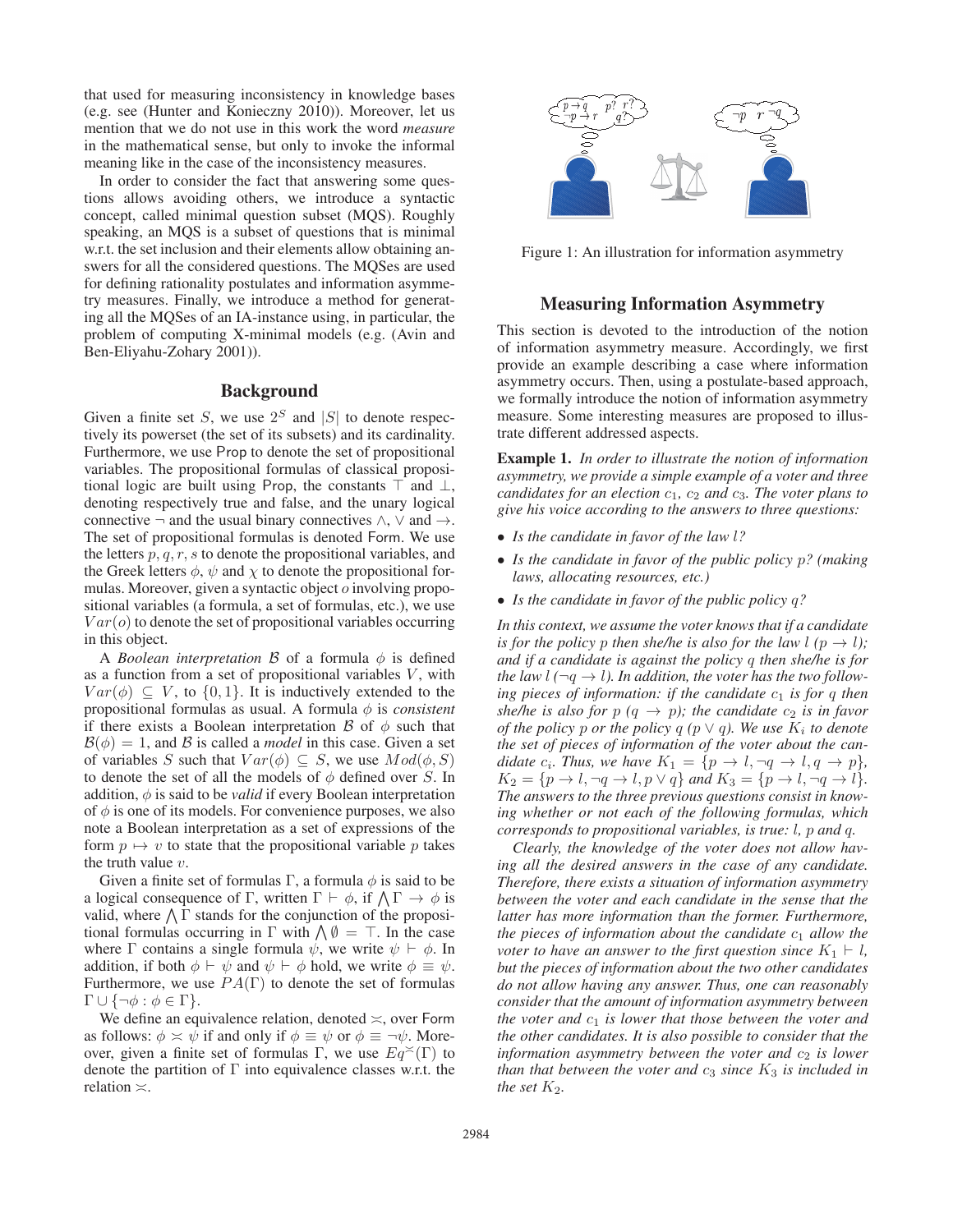The following definition presents the way we describe situations of information asymmetry.

Definition 1 (IA-Instance). *An* IA-instance *is a structure of the form*  $\langle K | Q \rangle$  *where* K *(the knowledge base)* and Q *(the questions) are finite subsets of* Form *such that*  $K \nvdash \bot$ .

We use  $IA_{\text{Form}}$  to denote the set of IA-instances.

Let us consider again Example 1. The situations of information asymmetry between the voter and the candidates corresponds to the three following IA-instances:  $\langle p \rightarrow$  $l, \neg q \rightarrow l, q \rightarrow p$  |  $\{l, p, q\}$ ,  $\langle \{p \rightarrow l, \neg q \rightarrow l, p \wedge q\}$  |  $\{l, p, q\}$ , and  $\langle \{p \rightarrow l, \neg q \rightarrow l\} | \{l, p, q\} \rangle$ .

In the following definition, we use  $\mathbb{R}^+_{\infty}$  to refer to the set of positive real numbers augmented with a greatest element denoted  $\infty$ .

Definition 2 (Information Asymmetry Measure). *A function*  $A: \mathsf{IA}_{\mathsf{Form}} \to \mathbb{R}^+_{\infty}$  is an information asymmetry measure if *it satisfies the following properties:*

- CompleteInformation:  $\forall I = \langle K | Q \rangle \in \mathsf{IA}_{\mathsf{Form}}$ ,  $\mathcal{A}(I) =$ 0 *iff*  $\forall \psi \in Q$ *, we have either*  $K \vdash \psi$  *or*  $K \vdash \neg \psi$ *.*
- MoreInformation:  $\forall I = \langle K | Q \rangle \in \mathsf{IA}_{\mathsf{Form}}$ ,  $\forall \phi \in K$  and  $\forall K' \subset \text{Form with } K' \text{ is finite, } K \cup K' \nvdash \bot \text{ and } K' \vdash \phi,$  $\mathcal{A}(I) \geq \mathcal{A}(\langle (K \setminus \{\phi\}) \cup K' \mid Q \rangle).$
- Weakening:  $\forall I = \langle K | Q \rangle \in \mathsf{IA}_{\mathsf{Form}}$  *and*  $\forall \psi \in Q$ , if  $K \vdash \psi$  *or*  $K \vdash \neg \psi$ *, then*  $\mathcal{A}(I) = \mathcal{A}(\langle K \mid Q \setminus \{\psi\}\rangle)$ *.*
- Equivalence:  $\forall I = \langle K | Q \rangle \in |A_{\text{Form}}, \forall \psi \in Q \text{ and }$  $\forall \chi \in \text{Form with } \psi \asymp \chi$ ,  $\mathcal{A}(I) = \mathcal{A}(\langle K \mid (Q \setminus \{\psi\}) \cup \mathcal{A}(\chi) \rangle)$  $\{\chi\}\rangle$ ).

The rationality postulate CompleteInformation states that an information asymmetry measure must allow distinguishing between the case where the knowledge allows obtaining all the answers and the case where there are missing answers. MoreInformation means that information asymmetry cannot increase if one replaces a piece of knowledge with more informative pieces of knowledge: more information leads to less information asymmetry. The property Weakening states that the amount of information asymmetry depends only on the questions that cannot be answered from the knowledge. This postulate results from the simple fact that information asymmetry is only caused by the ignored answers. Equivalence says that replacing a question with an equivalent formula or a formula equivalent to its negation does not change the amount of information asymmetry. In particular, this property implies that the amount of information asymmetry is free from the syntax of the questions.

Let us note that an information asymmetry measure can be seen as an *incompleteness measure* in the sense that the knowledge part is unable to prove formulas derived from the questions.

As shown throughout this work, the four key rationality postulates that the information asymmetry measures must satisfy bring about interesting measures that take into account several important aspects about the ignored answers.

Similarly to MoreInformation, one can consider an additional property stating that the information asymmetry cannot decrease if one adds new questions:

• MoreQuestions:  $\forall I = \langle K | Q \rangle \in \mathsf{IA}_{\mathsf{Form}}$  and  $\forall \psi \in \mathsf{Form}$ ,  $\mathcal{A}(I) \leq \mathcal{A}(\langle K \mid Q \cup \{\psi\}\rangle).$ 

However, we think that this property is not suitable in the general case, since it can be appropriate in certain cases to consider that adding new questions may allow avoiding many other existing ones. To illustrate this point, let us consider the IA-instance  $I = \langle \{r \rightarrow (p \wedge q), \neg r \rightarrow (\neg p \wedge \neg q) \} \mid$  $\{p,q\}$ . Adding the question r in this case allows clearly avoiding the two questions  $p$  and  $q$ . Indeed, we may reasonably consider in some cases that we have the same amount of information asymmetry in  $\langle \{r \rightarrow (p \land q), \neg r \rightarrow (\neg p \land \neg q)\}\rangle$  $\{p,q,r\}\rangle$  and  $\langle \{r \rightarrow (p \wedge q), \neg r \rightarrow (\neg p \wedge \neg q)\} | \{r\}\rangle.$ This can be interpreted by the fact that the agent is aware of a question that allows responding to all the others ("good" questions allow reducing information asymmetry).

The rationality postulate MoreInformation leads to the following proposition.

Proposition 1. *The following properties are satisfied for every information asymmetry measure* A*:*

- $\forall I = \langle K | Q \rangle \in \mathsf{IA}_{\mathsf{Form}}$  *and*  $\forall \phi \in \mathsf{Form}$  *with*  $K \vdash \phi$ ,  $\mathcal{A}(I) = \mathcal{A}(\langle K \cup {\emptyset} | Q \rangle);$
- $\blacklozenge$  ∀*I* =  $\langle K | Q \rangle \in \mathsf{IA}_{\mathsf{Form}}$  *and* ∀ $\phi \in \mathsf{Form}$  *with*  $K \cup \{\phi\} \nvdash$ <br> $\bot$ ,  $\mathcal{A}(I) \geq \mathcal{A}(\langle K \cup \{\phi\} | Q \rangle)$ ;
- $\bullet \ \ \forall I = \langle K \mid Q \rangle \in \mathsf{IA}_{\mathsf{Form}}$ ,  $\mathcal{A}(I) = \mathcal{A}(\langle \{ \bigwedge_{\phi \in K} \phi \} \mid Q \rangle).$

The following proposition stems from the postulate Equivalence and the fact that  $\psi \approx \neg \psi$  holds for every formula  $\psi \in$  Form.

**Proposition 2.** 
$$
\forall I = \langle K | Q \rangle \in \mathsf{IA}_{\mathsf{Form}} \text{ and } \forall \psi \in Q
$$
,  
 $\mathcal{A}(I) = \mathcal{A}(\langle K | (Q \setminus \{\psi\}) \cup \{\neg \psi\}\rangle).$ 

For instance, one can easily see that the following functions are information asymmetry measures:

$$
\mathcal{A}_{bin}(\langle K \mid Q\rangle) = \left\{ \begin{array}{ll} 0 & \text{if } \forall \psi \in Q, K \vdash \psi \text{ or } K \vdash \neg \psi \\ 1 & \text{otherwise} \end{array} \right.
$$

$$
\mathcal{A}_{ma}(\langle K \mid Q \rangle) = |Eq \check{\sim} (\{\psi \in Q \mid K \nvdash \psi \text{ and } K \nvdash \neg \psi\})|
$$

where bin and ma refer to respectively *binary* and *missing answers*. It is worth noting that they also satisfy the property MoreQuestions.

Although we do not require the following properties for all information asymmetry measures, they may be appropriate in different contexts:

- VarAdditivity:  $\forall I = \langle K | Q \rangle, I' = \langle K' | Q' \rangle \in \mathsf{IA}_{\mathsf{Form}}$ with  $Var(K \cup Q) \cap Var(K' \cup Q') = \emptyset$ ,  $\mathcal{A}(\langle K \cup K' \mid$  $Q \cup Q' \rangle = A(I) + A(I').$
- Subadditivity:  $\forall I = \langle K | Q \rangle, I' = \langle K' | Q' \rangle \in \mathsf{IA}_{\mathsf{Form}}$ with  $K \cap K' = \emptyset$  and  $K \cup K' \nvDash \bot$ ,  $\mathcal{A}(\langle K \cup K' \mid Q \cup$  $Q' \rangle \leq A(I) + A(I').$

The property VarAdditivity states that the amount of information asymmetry of the combination of two IA-instances that have nothing in common (namely they do not share any propositional variable) is the sum of the amounts of information asymmetry at each IA-instance. The property Subadditivity says that the amount of information asymmetry in a combination of two IA-instances that have disjoint knowledge parts is less than or equal to the sum of the amounts of information asymmetry at each IA-instance.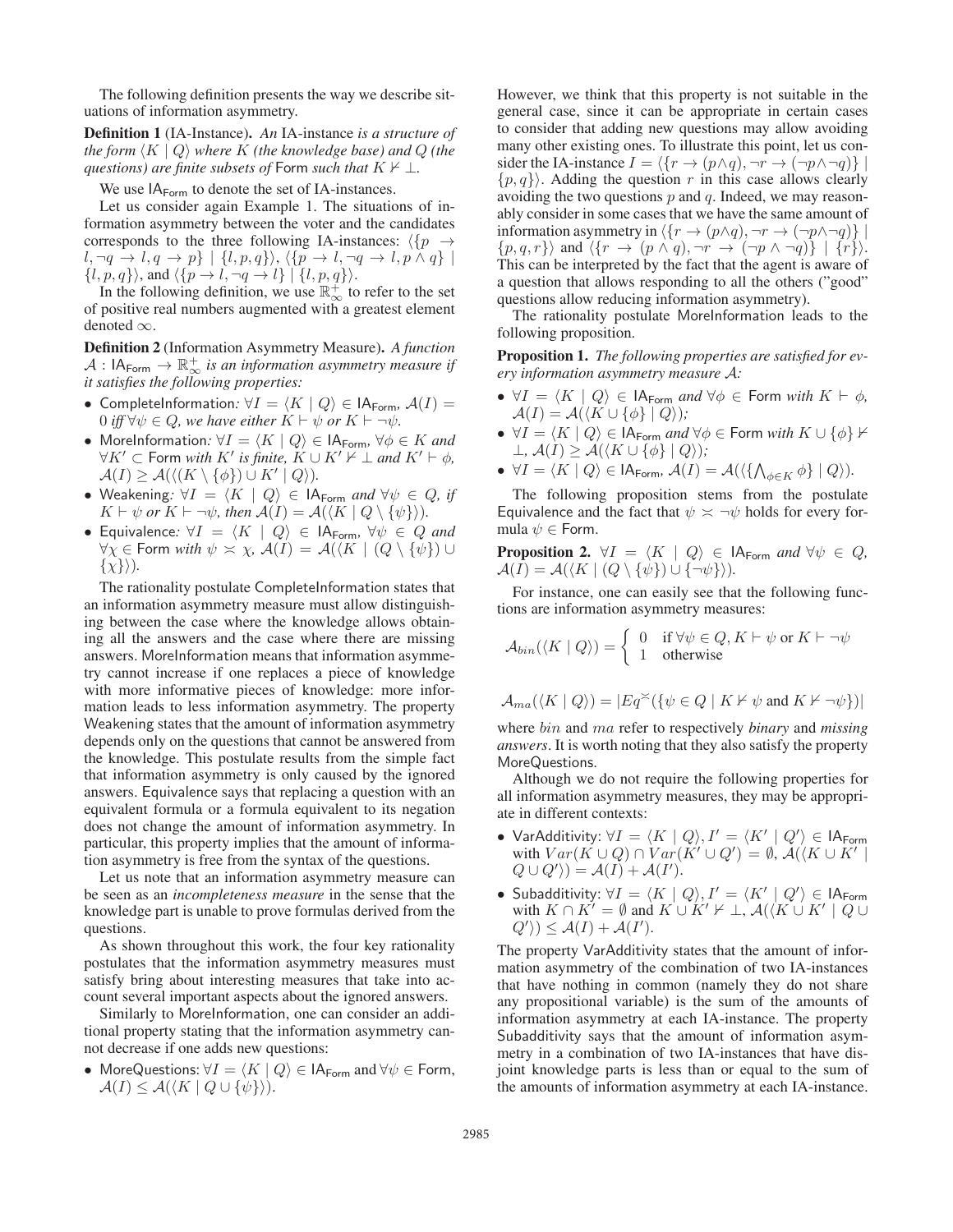This property is due to the fact that combining pieces of knowledge may allow obtaining additional answers and reducing thereby information asymmetry.

Let us now introduce some interesting information asymmetry measures. Before that, we need the following notational convention. Given an IA-instance  $I = \langle K | Q \rangle$ , we use  $\Pi(I)$  to denote the set  $\{\{\chi \in PA(Q) : \mathcal{B}(\chi)=1\}$ :  $\mathcal{B} \in Mod(K, Var(K \cup Q))$ . Intuitively,  $\Pi(I)$  corresponds to the set of all possible answer combinations.

Let us consider the two following functions on the IAinstances:

- $A_{\Pi}(I) = |\Pi(I)| 1;$
- $A_{err}(I) = |Q| min\{|P \cap P'| : P, P' \in \Pi(I)\}\$  with  $I = \langle K | Q \rangle$ .

The first measure  $A_{\Pi}$  captures the fact that the greater the number of possible answer combinations, the greater is the amount of information asymmetry. Regarding the measure  $A_{err}$ , it corresponds to the maximum number of the possible wrong answers by considering an arbitrary possible answer combination.

Proposition 3. *The function* Aerr *is an information asymmetry measure that satisfies* VarAdditivity*,* Subadditivity *and* MoreQuestions*.*

*Proof.* We only consider the case of VarAdditivity, the other cases being simple or similar. Let  $I = \langle K | Q \rangle, I' = \langle K' |$  $Q' \rangle \in \mathsf{IA}_{\mathsf{Form}}$  with  $Var(K \cup Q) \cap Var(K' \cup Q') = \emptyset$ . Then, let  $\mathcal{B}_1, \mathcal{B}_2 \in Mod(K, Var(K \cup Q))$  and  $\mathcal{B}'_1, \mathcal{B}'_2 \in$  $Mod(K', Var(K' \cup Q'))$  such that  $\mathcal{A}_{err}(I) = |\{\psi \in Q :$  $\mathcal{B}_1(\psi) \neq \mathcal{B}_2(\psi)$ } and  $\mathcal{A}_{err}(I') = |\{\psi \in Q : \mathcal{B}'_1(\psi) \neq \emptyset\}$  $\mathcal{B}_2(\psi)$  |. Using the fact  $Var(K \cup Q) \cap Var(K' \cup Q') = \emptyset$ , we obtain  $\mathcal{B}_1 \cup \mathcal{B}_1', \mathcal{B}_2 \cup \mathcal{B}_2' \in Mod(K \cup K', Var(K \cup K') \cup K')$  $(Q\cup Q')$ ) and, as a consequence,  $\mathcal{A}_{err}(\langle K\cup K' \mid Q\cup Q'\rangle) \geq$  $\mathcal{A}_{err}(I) + \mathcal{A}_{err}(I')$  holds. Assume now that  $\mathcal{A}_{err}(\langle K \cup K' \rangle)$  $Q \cup Q' \rangle > \mathcal{A}_{err}(I) + \mathcal{A}_{err}(I')$ . Then, there exists  $\mathcal{B}, \mathcal{B}' \in$  $Mod(K \cup K', Var(K \cup K' \cup Q \cup Q'))$  such that  ${\mathcal A_{err}}(K \cup$  $K' | Q \cup Q' \rangle = |\{\psi \in Q \cup Q' : \mathcal{B}(\psi) \neq \mathcal{B}'(\psi)\}|.$  Thus, using the fact  $Var(K \cup Q) \cap Var(K' \cup Q') = \emptyset$ , we have  ${\cal A}_{err}(I) \; < \; \left| \{ \psi \; \in \; Q \, : \, \breve{\cal B}(\psi) \; \neq \; \breve{\cal B}'(\psi) \} \right| \; \hbox{or} \; {\cal A}_{err}(I') \; < \;$  $|\{\psi \in Q': \mathcal{B}(\psi) \neq \mathcal{B}'(\psi)\}|$ . Therefore, using the definition of  $A_{err}$ , we obtain a contradiction, and we thereby deduce that  $\mathcal{A}_{err}(\langle K \cup K' \mid Q \cup Q' \rangle) = \mathcal{A}_{err}(I) + \mathcal{A}_{err}(I').$ 

The function  $\mathcal{A}_{\Pi}$  is also an information asymmetry measure, but it does not satisfy the two additivity properties VarAdditivity and Subadditivity.

**Proposition 4.** *The function*  $A<sub>Π</sub>$  *is an information asymmetry measure that satisfies* MoreQuestions*.*

To be convinced that  $\mathcal{A}_{\Pi}$  does not satisfy the additivity properties, consider the two IA-instances  $I = \langle \emptyset | \{p, q\} \rangle$ and  $I = \langle \emptyset | {\{p', q'\}} \rangle$ . Then, we have  $\mathcal{A}_{\Pi}(I) = \mathcal{A}_{\Pi}(I') =$ 4, but we have  $\mathcal{A}_{\Pi}(\langle \emptyset | \{p,q,p',q'\}\rangle) = 16$  since every interpretation leads to a possible answer combination.

Example 2. *This example is inspired by Akerlof 's article (Akerlof 1970). Let us consider the following statements about a car:*

• p*: it has a high mileage;*

- q*: it was involved in a serious accident;*
- r*: it was repainted;*
- s*: it has worn tires; and*
- t*: tires were replaced.*

*Let*  $I = \langle \{q \rightarrow r, s \rightarrow p, t \rightarrow s\} | \{p \vee q, r\} \rangle$  and  $I' = \langle \{q \rightarrow r, s \rightarrow p, t \rightarrow s, t \vee q\} | \{p \vee q, r\} \rangle.$ *The Boolean interpretations*  $B_1 = \{p' \mapsto 0 \text{ for } p' = 1\}$  $p, q, r, s, t$ *}*,  $\mathcal{B}_2 = \{p' \mapsto 1 \text{ for } p' = p, q, r, s, t\}$ ,  $\mathcal{B}_3 =$  ${p \mapsto 1, p' \mapsto 0 \text{ for } p' = q, r, s, t}, \mathcal{B}_4 = {r \mapsto 0}$  $1, p' \mapsto 0$  for  $p' = q, s, t$  *are models of*  $K = \{q \rightarrow$  $r, s \rightarrow p, t \rightarrow s$ *}, and we have, as a consequence,*  $\Pi(I) =$ {{¬(p∨q), ¬r}, {p∨q, r}, {p∨q, ¬r}, {¬(p∨q), r}}*. Thus,*  $A_{\Pi}(I)=3$  and  $A_{err}(I)=2$  hold. Moreover, knowing that  $K \cup \{t \vee q\} \vdash p \vee q$  and  $K \cup \{t \vee q\} \nvdash r$ , we obtain  $\mathcal{A}_{\Pi}(I) = 2$  and  $\mathcal{A}_{err}(I') = 1$ .

## Relationships between Questions

The information asymmetry measures described previously do not take into consideration, in an explicit way, the fact that answers may allow bringing about other answers, which explains in particular why these measures satisfy the property MoreQuestions. This fact calls for concepts that consider relationships between questions. To this end, we particularly introduce in this section the concept of minimal question subset, which is used for defining interesting properties and information asymmetry measures.

**Definition 3** (Minimal Answer Subset). Let  $I = \langle K | Q \rangle$ *be an IA-instance. A* minimal answer subset *(MAS)* S *of* I *is a subset of* P A(Q) *where the following properties are satisfied:*

- $I. K \cup S \nvdash \bot;$
- *2.*  $\forall \psi \in Q$ ,  $K \cup S \vdash \psi$  or  $K \cup S \vdash \neg \psi$ *; and*
- *3.*  $\forall S' \subset S$ ,  $\exists \psi' \in Q$  *s.t.*  $K \cup S' \nvdash \psi'$  and  $K \cup S' \nvdash \neg \psi'.$

In other words, a minimal answer subset corresponds to a set of possible answers that allows obtaining an answer for every question in the IA-instance and is minimal w.r.t. the set inclusion. We use  $MAS(I)$  to denote the set of the minimal answer subsets of the IA-instance I.

**Definition 4** (Minimal Question Subset). Let  $I = \langle K | Q \rangle$ *be an IA-instance. A minimal question subset*  $(MOS) Q'$  *of I is a subset of* Q *where the following properties are satisfied:*

- *1.* ∀S  $\subseteq PA(Q')$  *s.t.*  $|S| = |Q'|$  *and*  $K \cup S \nvdash \bot$ *, we have either*  $K \cup S \vdash \psi$  *or*  $K \cup S \vdash \neg \psi$  *for every*  $\psi \in Q$ *; and*
- 2.  $\forall Q'' \subset Q'$ ,  $Q''$  does not satisfy the property (1), i.e.,  $Q'$ *is minimal w.r.t. the set inclusion.*

Similarly to the notion of MAS, an MQS is a subset of questions where every combination of the possible answers of their elements consistent with the knowledge part (*1*) allows obtaining an answer for every question and (*2*) it has to be minimal w.r.t the set inclusion. We use  $MQS(I)$  to denote the set of the minimal question subsets of I.

The following proposition relates the notion of minimal answer subset with that of minimal question subset.

**Proposition 5.** *Given an IA-instance I and*  $Q' \in \text{MQS}(I)$ *,*  $\forall R \subseteq PA(Q') \text{ s.t. } |R| = |Q'| \text{ and } K \cup R \nvdash \bot \text{, there exists }$  $S \in \text{MAS}(I) \text{ s.t. } S \subseteq R$ .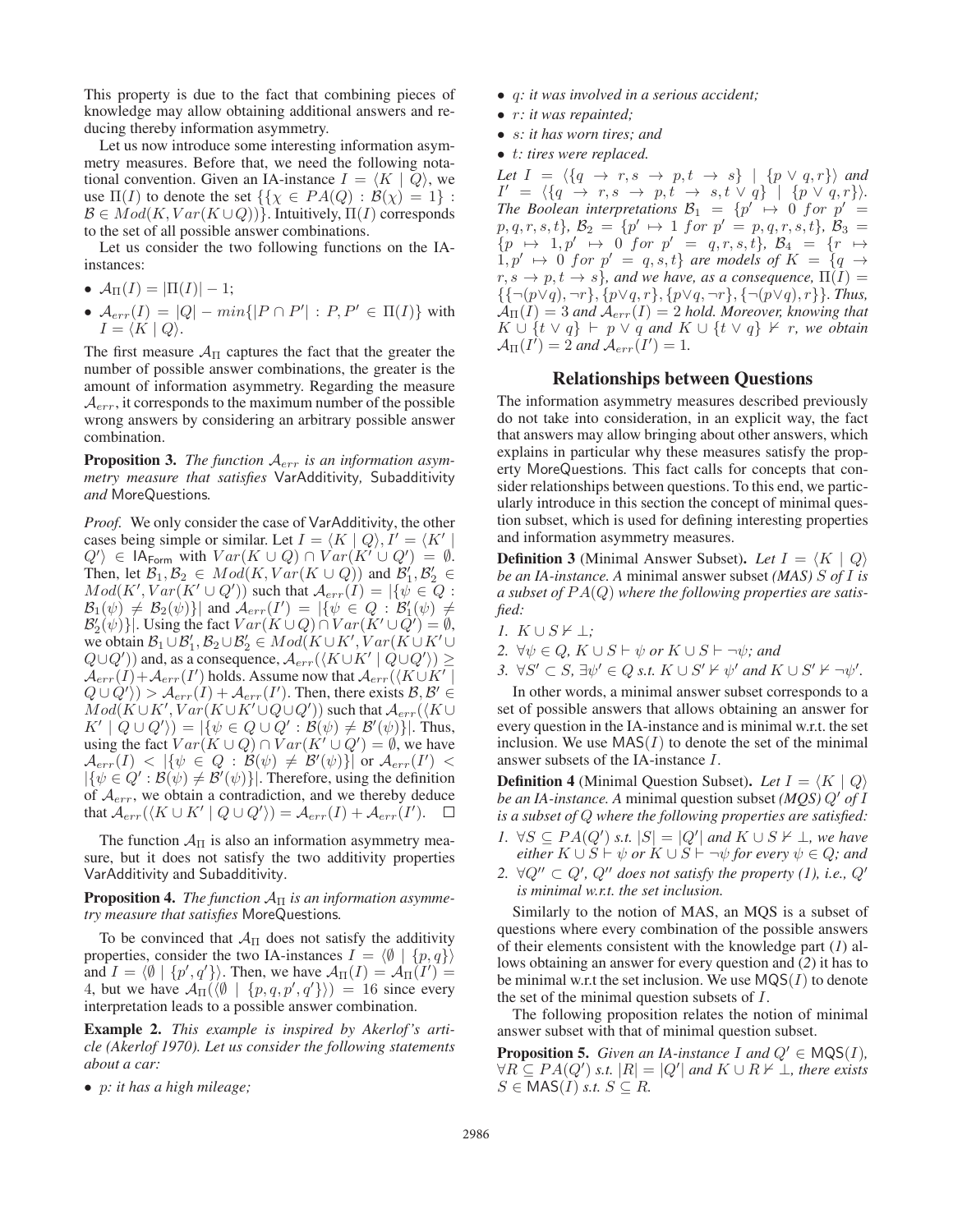**Definition 5** (Weak Question). Let  $I = \langle K | Q \rangle$  an IA*instance. A formula*  $\psi$  *in*  $Q$  *is said to be a* weak question *in*  $I$  *if*  $\forall Q' \in \text{MQS}(I), \psi \notin Q'.$ 

The set of weak questions of an IA-instance  $I$  is denoted by Weak $Q(I)$ .

The following proposition comes from the fact that a question that can be answered by using only the knowledge part cannot be useful for answering any other question.

**Proposition 6.**  $\forall I = \langle K | Q \rangle \in |A_{\text{Form}}, \{\psi \in Q : K \vdash \emptyset\}$  $\psi$  or  $K \vdash \neg \psi$   $\subseteq$  WeakQ(*I*) *holds.* 

**Example 3.** Let  $I = \langle \{p \rightarrow q, \neg p \rightarrow r\} | \{p, q, r\} \rangle, I' =$  $\langle \{ (p \land q) \leftrightarrow r \} | \{p, q, r, \neg p \land r \} \rangle$  *be two IA-instances.*  $\overrightarrow{We}$   $have$   $\overrightarrow{MAS}(I) = \{\{p, r\}, \{\neg r\}, \{\neg p, q\}, \{\neg q\}\}.$  $For example, \{\neg q\} \in \widehat{\text{MAS}(I)}$  *because we have*  ${p \rightarrow q, \neg p \rightarrow r} \cup {\neg q} \vdash \neg p \land r$ *. Moreover, we obtain*  $MQS(I) = \{\{p, q, r\}\}\$  *and, consequently,*  $\text{WeakQ}(I) = \emptyset$  *holds. Furthermore, we have*  $\text{MAS}(I') =$  $\{\{p,q\},\{\neg p,q\},\{p,\neg q\},\{\neg p,\neg q\},\{r\},\{\neg r,p\},\{\neg r,q\}\}.$ *Note that all the possible combinations of* p *and* q *are minimal answer subsets. Thus, we obtain*  $\overrightarrow{MQS}(I') = \{\{p,q\}\}\$  $and$  Weak $Q(I') = \{r, \neg p \land r\}.$ 

Let us now introduce a notational convention that is used in the sequel. Given a finite set S and two subsets  $T$  and  $T'$ of  $2^S$ , we have  $T \subseteq T'$  if (i) for all  $S' \in T$ , there exists  $S'' \in T'$  such that  $S' \subseteq S''$ , and (ii) for all  $S'' \in T'$ , there exists  $S' \in T$  such that  $S' \subseteq S''$ .

The following additional properties on the information asymmetry measures are based on the notion of minimal question subset:

- WeakQuestion:  $\forall I = \langle K | Q \rangle \in \mathsf{IA}_{\mathsf{Form}}$ ,  $\mathcal{A}(I) =$  $\mathcal{A}(\langle K \mid Q \setminus \mathsf{WeakQ}(I) \rangle).$
- MQSInclusion:  $\forall I, I' \in IA_{\text{Form}}$ , if  $MQS(I) \sqsubseteq MQS(I')$ then  $\mathcal{A}(I) \leq \mathcal{A}(I')$ .
- EqualAsymmetry:  $\forall I, I' \in IA_{\text{Form}}$  with  $|MQS(I)| =$  $|\overline{M}QS(I^{\prime})| = 1$  ( $\overline{M}QS(I) = \overline{Q'}\}$  and  $\overline{M}QS(I) =$  $\{Q''\}\)$ , if  $|Q'| = |Q''|$  then  $\mathcal{A}(I) = \mathcal{A}(I')$ .
- MoreAsymmetry:  $\forall I, I' \in |A_{\text{Form}} \text{ with } |MQS(I)| =$  $|MQS(I')| = 1$  ( $MQS(I) = {Q'}$  and  $MQS(I) =$  $\{Q''\}\)$ , if  $|Q'| > |Q''|$  then  $\mathcal{A}(I) > \mathcal{A}(I')$ .

The property WeakQuestion says that the weak questions do not impact the amount of information asymmetry. The property MQSInclusion states that the information asymmetry cannot decrease if we need in any case to answer more questions to resolve information asymmetry. One can easily see that MQSInclusion is stronger than WeakQuestion. The properties EqualAsymmetry and MoreAsymmetry concern the case where there is a single MQS and say the amount of information asymmetry is strongly swayed by the size of this MQS.

Let us now consider the following simple MQS-based measures:

- $\mathcal{A}_{\text{MQS}}^{min}(I) = min\{|Q'| : Q' \in \text{MQS}(I)\}\$
- $\mathcal{A}_{\text{MQS}}^{max}(I) = max\{|Q'| : Q' \in \text{MQS}(I)\}\$
- $\mathcal{A}^{wq}_{\textsf{MQS}}(I) = |Eq \breve{=} (Q \setminus \textsf{WeakQ}(I))|$

The measure  $\mathcal{A}_{\text{MQS}}^{min}$  corresponds to the minimum number of questions that one has to answer in order to obtain answers for all the questions in the instance. In a sense, this measure refers to the size of the best cases, while  $\mathcal{A}_{\text{MQS}}^{max}$  corresponds to the size of the worst cases. The measure  $A_{MQS}$ allows avoiding the questions that can always be answered through other questions.

**Proposition 7.** The functions  $\mathcal{A}_{MQS}^{min}$ ,  $\mathcal{A}_{MQS}^{max}$  and  $\mathcal{A}_{MQS}^{wg}$  are *information asymmetry measures that satisfy the following properties:* VarAdditivity*,* MQSInclusion *(and consequently* WeakQuestion*),* EqualAsymmetry*,* MoreAsymmetry*.*

One can see that the property Subadditivity is satisfied by  $\mathcal{A}_{\text{MQS}}^{min}$  and  $\mathcal{A}_{\text{MQS}}^{max}$ , while it is not satisfied by  $\mathcal{A}_{\text{MQS}}^{wq}$ . For example, let us consider the two IA-instances  $I = \langle \{ (p \land q) \leftrightarrow \} \rangle$  $r\} | \{p, q, r\} \rangle$  and  $I' = \langle \{p \leftrightarrow q\} | \{s\} \rangle$ . Similarly to the second IA-instance described in Example 3, Weak $Q(I)$  =  $\{r\}$  holds. Moreover, we clearly have WeakQ( $I'$ ) =  $\emptyset$ ; however,  $\{r\}$  belongs to the minimal question subsets of  $I'' = \langle \{ (p \wedge q) \leftrightarrow r, p \leftrightarrow q \} | \{p, q, r, s \} \rangle$ , and we obtain WeakQ $(I'') = \emptyset$ . Thus, we have  $\mathcal{A}_{MQS}^{wq'}(I) = 2$ and  $\mathcal{A}_{\text{MQS}}^{wg}(I') = 1$ , but  $\mathcal{A}_{\text{MQS}}^{wg}(I'') = 4 > \widetilde{\mathcal{A}}_{\text{MQS}}^{mg}(I) +$  $\mathcal{A}^{wq}_{\text{MQS}}(I').$ 

Furthermore, it is worth noting that the measures  $\mathcal{A}_{MQS}^{min}$ ,  $A_{MQS}^{max}$  and  $A_{MQS}^{wq}$  do not satisfy MoreQuestions. Consider, for instance, the IA-instance  $I = \langle \{ (p \land q_1) \rightarrow$  $r_1, \ldots, (p \wedge q_n) \rightarrow r_n \} | \{q_1, \ldots, q_n, r_1, \ldots, r_n\} \rangle$  where  $p, q_1, \ldots, q_n, r_1, \ldots, r_n$  are pairwise distinct propositional variables and  $n > 1$ . Then, we obtain  $MQS(I)$  =  $\{\{q_1,\ldots,q_n,r_1,\ldots,r_n\}\}\$ and Weak $Q(I) = \emptyset$ . Thus,  $\mathcal{A}_{\text{MQS}}^{min}(I) = \mathcal{A}_{\text{MQS}}^{max}(I) = \mathcal{A}_{\text{MQS}}^{wg}(I) = 2n$ . Consider now the IA-instance  $I' = \langle \{ (p \land q_1) \rightarrow r_1, \dots, (p \land q_n) \rightarrow$  $r_n\}$  | { $p, q_1, \ldots, q_n, r_1, \ldots, r_n$ }. We have  $MQS(I') =$  $\{p, q_1, \ldots, q_n\}\}\$  and, as a consequence, WeakQ( $I'$ ) =  $\{r_1, \ldots, r_n\}$  holds. Therefore, we obtain  $\mathcal{A}_{\text{MQS}}^{min}(I)$  =  $\mathcal{A}_{\text{MQS}}^{max}(I) = \mathcal{A}_{\text{MQS}}^{wq}(I) = n + 1.$ 

It is important to point out that the minimal question subsets, along with the minimal answer subsets, can be useful for defining more complex properties and information asymmetry measures than those that are put forward in this section.

#### Computation Methods

In the present section we tackle the problem of computing the minimal question subsets. We first propose an algorithm for computing the minimal answer subsets. We then describe an approach for computing the MQSes from the MASes, which is based on the X-minimal model problem.

First, let us note that given an IA-instance  $I = \langle K | Q \rangle$ and  $S \subseteq PA(Q)$ , the problem of determining if S is a MAS can be solved using at most  $|S| + 2$  NP-oracle calls. Indeed, this can be shown by using the following method:

- 1. if  $K \cup S \vdash \bot$  (first call) then S is not a MAS, else let  $S' = \{ \chi \in PA(Q) : B(\chi) = 1 \}$  (B a model of  $K \cup S$ );
- 2. if  $K \cup S \nvdash \bigwedge_{\chi \in S'} \chi$  (second call) then S is not a MAS;
- 3. if  $\exists \chi \in S$ ,  $S \setminus {\{\chi\}} \vdash \chi$  (|S| calls) then S is not a MAS, else S is a MAS.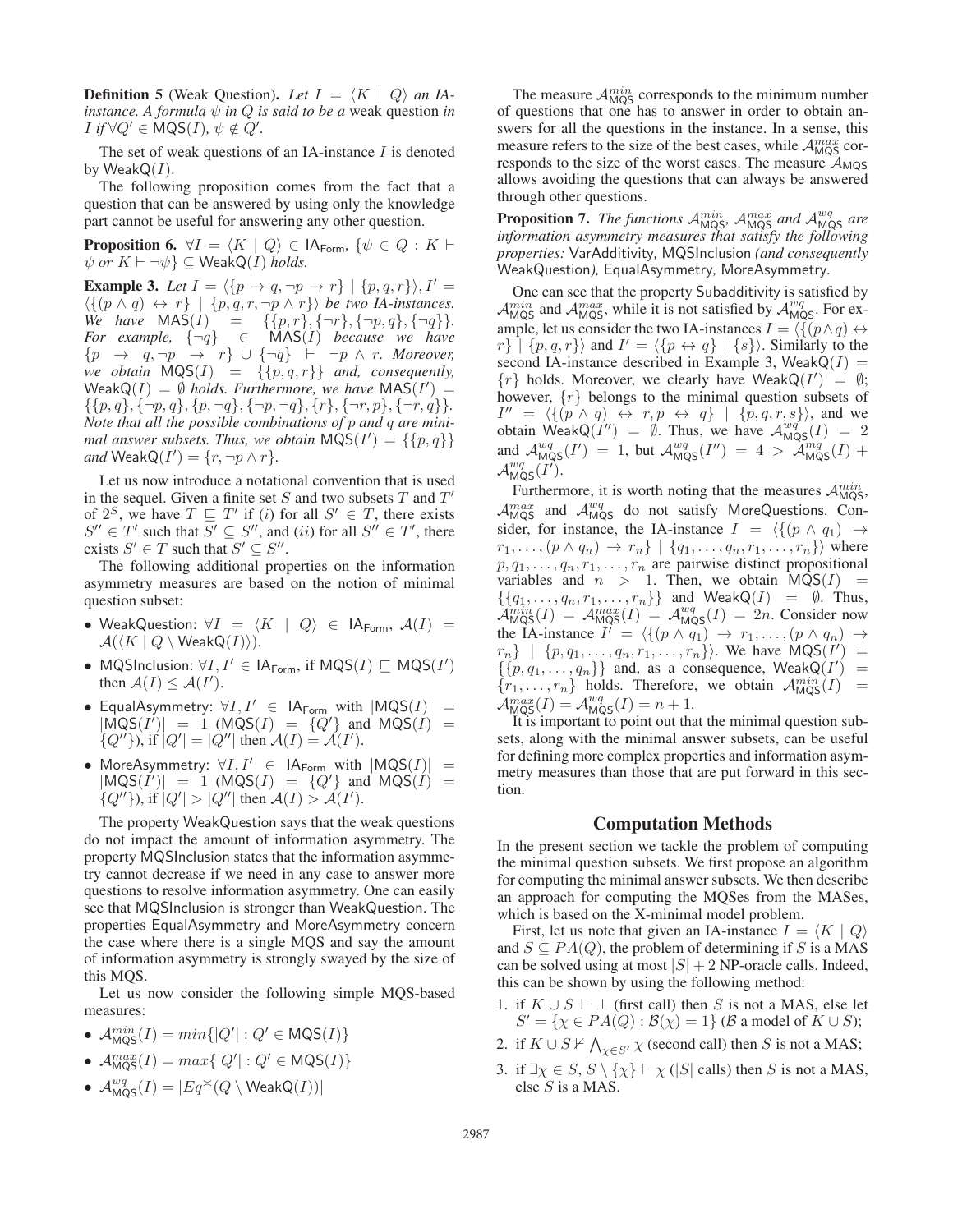Algorithm 1: An approach for computing the MASes w.r.t. a given model of the knowledge part.

**Data:** An IA-instance  $I = \langle K | Q \rangle$  and a model  $\mathcal{B} \in Mod(K, Var(K \cup Q))$ Result: the set of all the MASes included in  $S = \{ \chi \in PA(Q) : B(\chi) = 1 \}$  $1\;\; Sol \leftarrow \emptyset;$ 2  $S_0 \leftarrow \emptyset;$ 3 for  $\chi \in S$  do 4 | if  $K \cup (S \setminus \{\chi\}) \nvdash \chi$  then  $\mathfrak{s}$  |  $S_0 \leftarrow S_0 \cup \{\chi\};$ 6 if  $|S_0| = |S|$  then  $7 \mid Sol \leftarrow \{S\};$ 8 else 9  $E_1 \leftarrow \{S\};$ 10  $B \leftarrow \emptyset$ ;  $11 \mid k \leftarrow 2;$ 12 while  $E_{k-1} \neq \emptyset$  do 13  $E_k \leftarrow \emptyset;$ 14 |  $R \leftarrow \emptyset;$ 15  $\vert \vert$  f  $\leftarrow true;$ 16 for  $S' \in E_{k-1}$  do 17  $\left|\begin{array}{c} \end{array}\right|$  for  $\chi \in S' \setminus S_0$  do 18 **if**  $S' \setminus \{\chi\} \notin E_k$  and  $\sharp S'' \in B \cup Sol \ s.t.$  $S' \setminus \{ \chi \} \subseteq \hat{S}''$  and  $K \cup (S' \setminus \{ \chi \}) \vdash \chi$ then 19  $\vert \vert \vert \vert$   $\vert E_k \leftarrow E_k \cup \{S' \setminus \{\chi\}\};$ 20 | | |  $f \leftarrow false;$ 21 if f then  $R \leftarrow R \cup \{S'\};$ 22  $\vert \quad \vert \quad B \leftarrow B \cup \{S' \setminus \{\chi\} :$  $S' \in E_{k-1}, \chi \in S' \setminus S_0, S' \setminus {\{\chi\}} \notin$  $E_k, \nexists S'' \in \overline{B} \cup R \ s.t. \ S' \setminus {\{\chi\}} \subseteq S''\};$  $23 \mid Sol \leftarrow Sol \cup R;$ 24 |  $k + 1;$ <sup>25</sup> return Sol;

It is worth mentioning that the second call allows showing the property 2 in Definition 3, while the last  $|S|$  calls allow showing that  $S$  is minimal w.r.t. the set inclusion.

Let us now provide a proposition that allows us to reduce the search space by considering only one question per equivalence class w.r.t.  $\asymp$ .

Proposition 8. *The following properties are satisfied for every IA-instance*  $I = \langle K | Q \rangle$ *:* 

- *1.*  $\forall \chi, \chi' \in PA(Q)$  *with*  $\chi \neq \chi'$  *and*  $\chi \equiv \chi'$ *, and*  $\forall S \in$  $MAS(I), \chi \notin S \text{ or } \chi' \notin S;$
- 2.  $\forall \chi, \chi' \in PA(Q)$  *with*  $\chi \neq \chi'$  *and*  $\chi \equiv \chi'$ *, and*  $\forall S \subseteq$  $\overline{PA(Q)}$  with  $\chi, \chi' \notin S$ ,  $\overline{S \cup {\{\chi\}}} \in MAS(I)$  *iff*  $S \cup {\{\chi'\}} \subseteq$ MAS(I)*;*
- *3.*  $\forall C \in Eq^{\times}(Q)$ ,  $\forall \psi, \psi' \in C$  with  $\psi \neq \psi'$  and  $\forall Q' \in$  $MQS(I), \psi \notin Q'$  or  $\psi' \notin Q'$  holds;
- *4.*  $\forall C \in Eq^{\times}(Q)$ ,  $\forall \psi, \psi' \in C$  *with*  $\psi \neq \psi'$  *and*  $\forall Q' \subseteq Q$  $\text{with } \psi, \psi' \notin Q', Q' \cup \{\psi\} \in \text{MQS}(I) \text{ iff } Q' \cup \{\psi'\} \in$  $MQS(I)$ *.*



Figure 2: Minimal Answer Subset Lattice

From now on, we consider IA-instances where there are no two questions that are equivalent w.r.t.  $\asymp$ .

The following propositions provide a simple characterization of the minimal answer subsets through the models of the knowledge part.

**Proposition 9.** *Let*  $I = \langle K | Q \rangle \in IA_{\text{Form}}$  *and*  $S \subseteq PA(Q)$ *s.t.*  $S \nvDash \bot$ *. Then,*  $S \in \mathsf{MAS}(I)$  *iff* ∃ $B \in Mod(K, Var(K \cup$ Q)) *s.t.* (*i*) { $\chi \in PA(Q)$  :  $S \vdash \chi$ } = { $\chi \in PA(Q)$  :  $\mathcal{B}(\chi) = 1$ , and (*ii*)  $\forall \chi \in S$ ,  $S \setminus {\{\chi\}} \nvdash \chi$  holds.

**Proposition 10.** *Let*  $I = \langle K | Q \rangle \in |A_{\text{Form}}|$ ,  $B \in$  $Mod(K, Var(K \cup Q))$  and  $S \subseteq S' = \{ \chi \in PA(Q) :$  $\mathcal{B}(\chi) = 1$ . Then,  $S \in \text{MAS}(\overline{I})$  iff  $K \cup S \vdash \bigwedge S'$  and,  $\forall \chi \in S$ ,  $K \cup S \setminus {\{\chi\}} \nvdash \chi$  holds.

Proposition 9 shows that all the MASes of an IA-instance can be obtained from the models of its knowledge part, while Proposition 10 shows how to obtain all the MASes associated to a given model.

In Algorithm 1, we describe our method for computing the MASes of a given IA-instance w.r.t. a given model of its knowledge part. This algorithm uses breadth-first search to explore the possible subsets. Indeed, we start with the largest candidate subset, namely S, and the subsets that contain MASes are reduced one element at a time. To know that a subset  $S'$  contains at least a MAS, we only need to check the property  $K \cup S' \vdash \bigwedge_{\chi \in S \setminus S'} \chi$ , which can be performed using a solver for the problem of propositional satisfiability (a SAT solver). In order to reduce the number of explored candidates we use the property that if a subset  $S'$  does not contain a MAS or is a MAS, then we can avoid all its subsets. Consider, for instance, the MAS lattice described in Figure 2. Knowing that  $\{\chi_1, \chi_2 \chi_3\}$  and  $\{\chi_1, \chi_4\}$  are MASes and  $\{ \chi_2, \chi_3 \chi_4 \}$  does not contain any MAS allows avoiding all their subsets. Moreover, to reduce the number of calls to a SAT solver we use the fact that if  $S'$  contains a MAS and we have  $K \cup (S' \setminus \{\chi\}) \vdash \chi$  then  $S' \setminus \{\chi\}$  contains also a MAS for every  $\chi \in S'$ . This property results from the fact that  $K \cup (S' \setminus \{ \chi \}) \vdash \bigwedge S$  since  $K \cup S' \vdash \bigwedge S$  (S' contains a MAS) and  $K \cup (S' \setminus \{\chi\}) \vdash \chi$ .

Let us now describe more precisely important parts in Algorithm 1. The first for-loop is used to compute the set  $S_0$ of the formulas that belong to every MAS included in S. It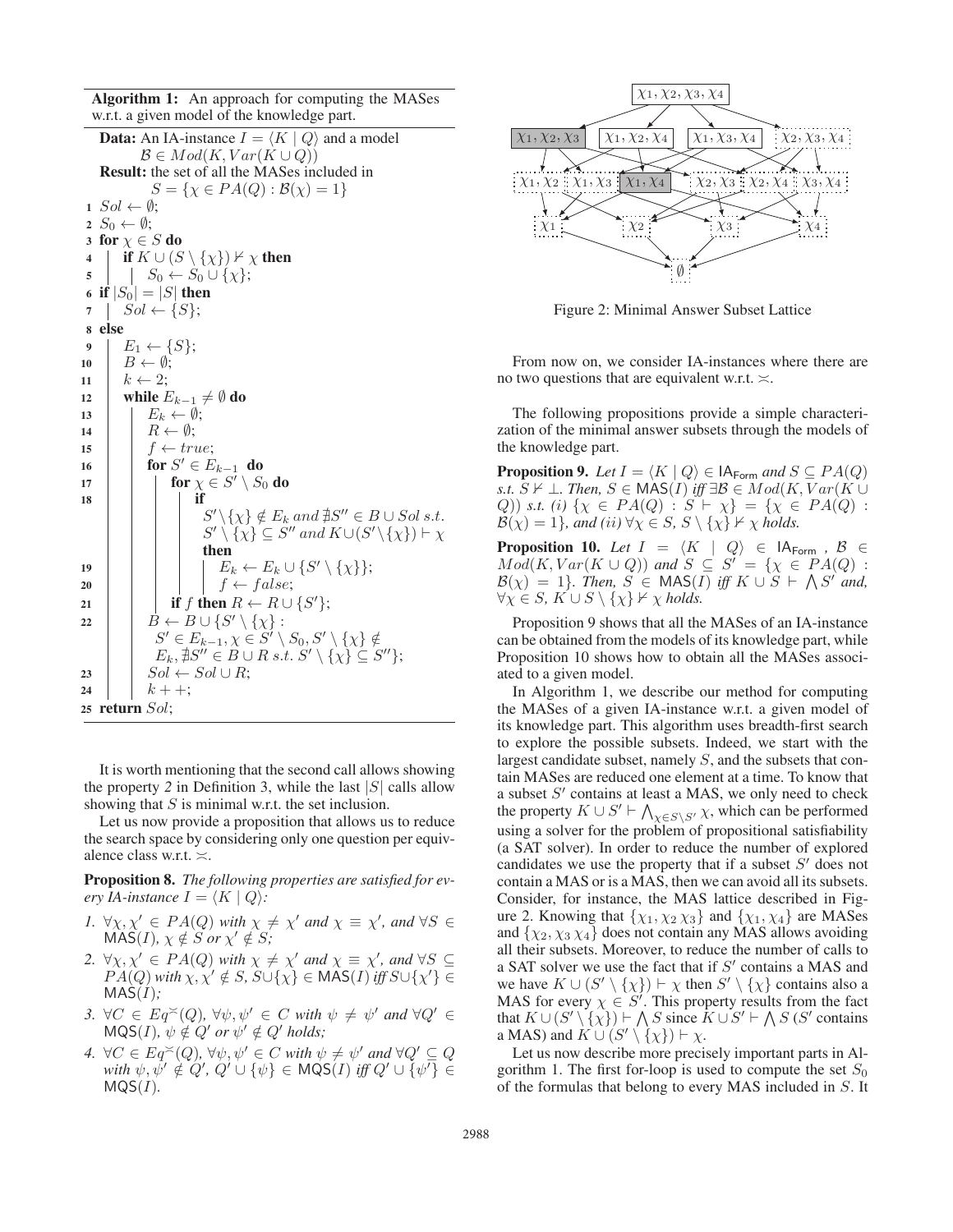is worth noting that  $S_0$  is mainly used to reduce the search space (see Line 17 and Line 22). At Line 6, if  $S_0$  contains all the formulas in  $S$ , then there is a single MAS which is  $S$ ; otherwise, we start the approach of breadth-first search described previously. The set  $E_i$  contains the candidate subsets that we have to consider at the step  $i$ , i.e., those having the size  $|S| - (i - 1)$ . In the for-loop between Lines 16 and 21, we generate the candidate subsets that we have to explore in the next step (each candidate subset contains at least one  $MAS$ ). The variable  $R$  contains the MASes found at the current step. Further, the variable  $B$  contains the greatest subsets that do not contain any MAS and are not included in any MAS.

In order to avoid the MASes found w.r.t. a given model B , we only need to require that the future models satisfy  $\bigvee_{\chi \in S} \neg \chi$  with  $S = \{ \chi \in PA(Q) : B(\chi) = 1 \}$ . Indeed, this ensures that the future MASes do not involve the same answer combination.

Let us introduce a notational convention: given an IAinstance  $I = \langle K | Q \rangle$  and  $S \subseteq PA(Q)$ , we use  $Qst(S, I)$ to denote the set  $\{\psi \in Q : \psi \in S \text{ or } \neg \psi \in S\}$ . The set  $Qst(S, I)$  is used to determine the questions related to a given set of answers.

The following proposition states that every MQS corresponds to a set of questions involved in MASes.

**Proposition 11.** Let  $I = \langle K | Q \rangle \in |A_{\text{Form}}|$  and  $Q' \subseteq$  $Q$ . If  $Q' \in \text{MQS}(I)$  then  $\exists M \subseteq \text{MAS}(I)$  *s.t.*  $Q' =$  $\bigcup_{S\in M} \mathcal{Q}st(S,I).$ 

In particular, Porposition 11 says that every MQS of an IA-instance *I* is included in the set  $\bigcup_{Q \in \text{MAS}(I)} \mathcal{Q}st(S, I)$ .

In order to compute the MQSes from the MASes, we associate to the MASes an instance of the X-minimal model problem such that its solutions corresponds to the MQSes.

Let  $\beta$  and  $\beta'$  be two Boolean interpretations over the set of propositional variables  $V$  and  $X$  a subset of  $V$ . Then,  $\mathcal B$  is said to be smaller than  $\mathcal B'$  with respect to X, written  $\mathcal{B} \preceq_X \mathcal{B}'$ , if  $\{p \in X : \mathcal{B}(p) = 1\} \subseteq \{p \in X : \mathcal{B}'(p) = 1\}.$ 

**Definition 6** (X-Minimal Model). *Let* φ *be a propositional formula over* V,  $X \subseteq V$  *and*  $B$  *a model of*  $\phi$ *. Then,*  $B$  *is said to be an* X-minimal model *of*  $\phi$  *if there is no model*  $\mathcal{B}'$  *s.t.*  $\mathcal{B}' \preceq_X \mathcal{B}$  and  $\mathcal{B} \npreceq_X \mathcal{B}'$ .

Different algorithms have been proposed in the literature for computing minimal models (e.g. (Ben-Eliyahu and Dechter 1996; Avin and Ben-Eliyahu-Zohary 2001; Ben-Eliyahu-Zohary 2005)). Note that the X-minimal model problem has important applications in AI such as in propositional circumscription and in minimal diagnosis (McCarthy 1980; Reiter 1987).

To define our encoding in the X-minimal model problem for an IA-instance  $I = \langle K | Q \rangle$ , we associate to every element in  $R \in E = \{Qst(S,I) : S \in$  $MAS(I)$  a distinct propositional variable  $x_R$ . Then, we associate to every  $P \in \Pi(I)$  a clause  $c_P = \sqrt{\{x_R :$  $\exists S \in \text{MAS}(I), S \subseteq \text{PA}(R) \cap P$ . Moreover, we associate to every formula  $\psi \in Q$  a distinct propositional  $y_{\psi}$ . We use  $\mathcal{E}nc(I)$  to denote the following encoding:

$$
(\bigwedge_{P \in \Pi(I)} c_p) \land \bigwedge_{R \in E} (x_R \to \bigwedge_{\psi \in R} y_{\psi})
$$

**Proposition 12.** *Given an IA-instance*  $I = \langle K | Q \rangle$ *, we have*  $Q' \in \text{MQS}(I)$  *iff there exists a*  $\{y_{\psi} : \psi \in Q\}$ *-minimal model*  $\mathcal{B}$  *of*  $\mathcal{E}nc(I)$  *s.t.*  $Q' = \{\psi \in Q : \mathcal{B}(y_{\psi}) = 1\}.$ 

*Proof.* We only consider in this proof the *only if* part, the other being similar.

*Part*  $\Rightarrow$ . Let  $Q' \in \text{MQS}(I)$ . We define the Boolean interpretation B as follow:  $B(z) = 1$  if  $z = y_{\psi}$  and  $\psi \in Q'$ , or  $z = x_R$  and  $R \subseteq Q$ ;  $\mathcal{B}(z) = 1$  otherwise. Clearly,  $\mathcal{B}$ satisfies the formula  $\bigwedge_{R\in E}(p_r \to \bigwedge_{\psi\in R} y_\psi)$ . Moreover, we have for all  $T \subseteq \overline{PA}(Q')$  with  $\overline{Qst}(T) = Q'$  and  $K \cup T \nvdash \bot$ , there exists  $S \in \text{MAS}(I)$  s.t.  $S \subseteq T$ . Thus, for all  $P \in \Pi(I)$ , there exists  $S \in \text{MAS}(I)$  s.t.  $\mathcal{Q}st(S) \subseteq Q'$ and  $S \subseteq P$ . Therefore, B satisfies also  $\bigwedge_{P \in \Pi(I)} c_p$ , and it is thereby a model of  $\mathcal{E}nc(I)$ . Furthermore, knowing that  $Q'$  is minimal w.r.t. the set inclusion, we obtain that  $B$  is a  ${y_{\psi}: \psi \in Q}$ -minimal model of  $\mathcal{E}nc(I)$ . П

Example 4. *We describe in this example our method for computing the set of MQSes from the MASes. Let us consider again the IA-instance*  $I' = \langle \{ (p \land q) \leftrightarrow r \} | \{p, q, r, \neg p \land r \} \rangle$ *described in Example 3. We have* MAS(I ) =  $\{\{p,q\},\{\neg p,q\},\{p,\neg q\},\{\neg p,\neg q\},\{r\},\{\neg r,p\},\{\neg r,q\}\}\$ *and*  $\Pi(I') = \{P_1 = \{p, q, r, \neg(\neg p \land r)\}, P_2 =$  $\{p, \neg q, \neg r, \neg(\neg p \land r)\}, P_3 = \{\neg p, q, \neg r, \neg(\neg p \land r)\}, P_4 =$  ${\lbrace \neg p, \neg q, \neg r, \neg(\neg p \land r) \rbrace}$ *. As a consequence, we have:*  $c_{P_1} = x_{\{p,q\}} \vee x_{\{r\}} \vee x_{\{p,r\}} \vee x_{\{q,r\}}$ 

 $c_{P_2} = x_{p,q} \vee x_{p,r} \qquad c_{P_3} = x_{p,q} \vee x_{q,r} \qquad c_{P_4} = x_{p,q}$ *Then, we obtain*  $Enc(I') = (c_{P_1} \wedge c_{P_2} \wedge c_{P_3} \wedge c_{P_4}) \wedge$  $(x_{\{p,q\}} \rightarrow (y_p \land y_q)) \land (x_r \rightarrow y_r) \land (x_{\{p,r\}} \rightarrow$  $(y_p \wedge y_r)$ )  $\wedge$   $(x_{\{q,r\}} \rightarrow (y_q \wedge y_r))$ *. There is a single*  ${y_p, y_q, y_r}$ *-minimal model B that assigne* 1 *to*  $x_{\{p,q\}}$ *,* y<sup>p</sup> *and* yq*, and* 0 *to all the other variables. Therefore,*  $MQS(I') = \{\{p, q\}\}\$  *holds.* 

#### Conclusion and Perspectives

In this paper, we introduced a framework for measuring information asymmetry, which is based on classical propositonal logic. Indeed, every considered situation of information asymmetry is described by two sets of propositional formulas that represent respectively the pieces of information and the questions. The latter correspond to the possible ignored pieces of information. In this context, we defined the notion of information asymmetry measure through rationality postulates. Moreover, we proposed concepts for considering relationships between questions; in particular, that of minimal question subset (MQS). We also proposed a method for computing all MQSes for a given instance. It is worth noting that we provided different measures to illustrate several addressed aspects.

In our future work, we intend first to improve the proposed framework following two main directions: (1) considering additional properties for information asymmetry measures that capture other interesting aspects; (2) studying